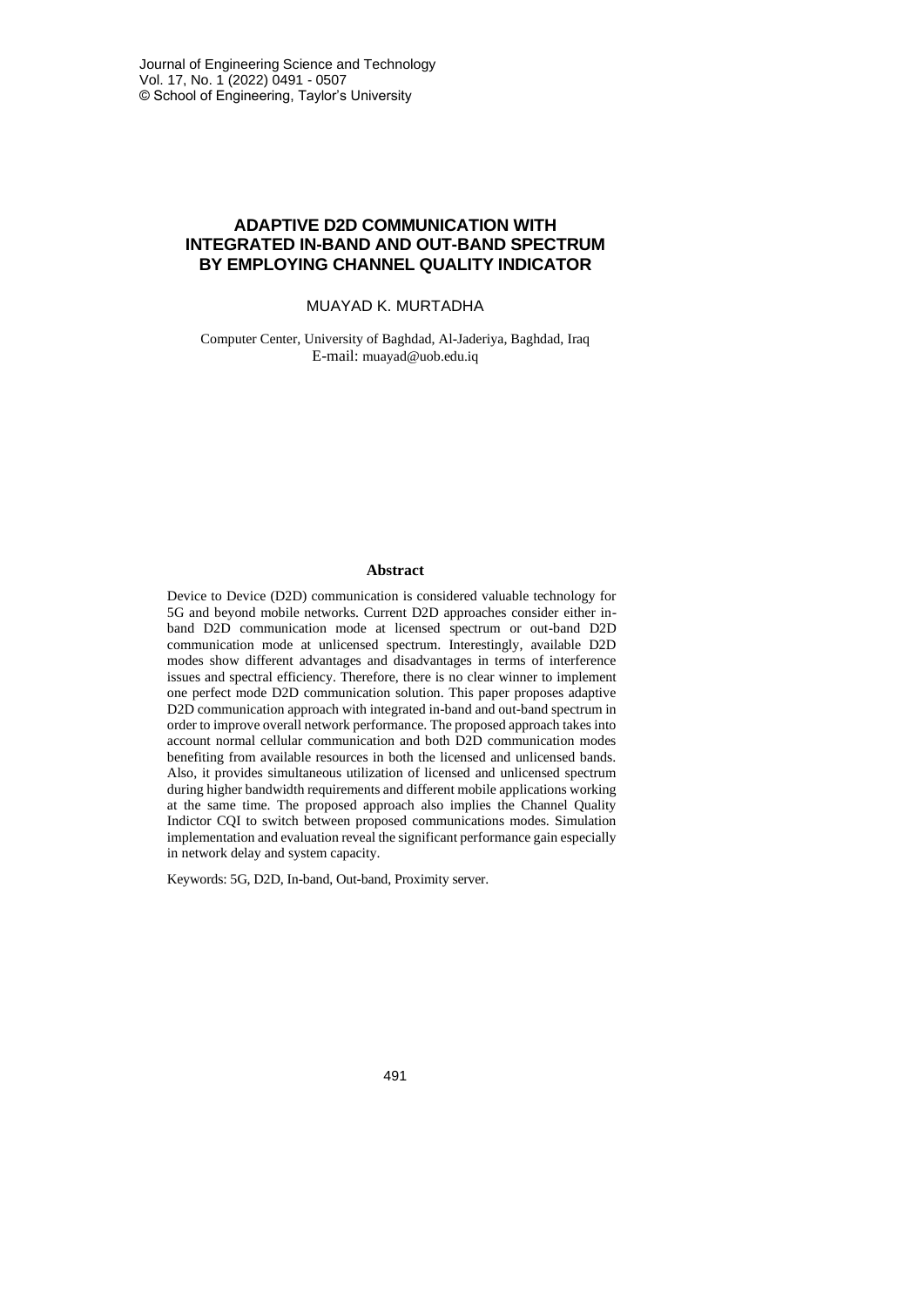## **1.Introduction**

Today's cellular networks are burdened with rapid growth of mobile data traffic that comes from dozens of mobile applications. The users with several mobile daily routine applications with high demanding bandwidth has become harder to satisfy. New paradigms are opened to overcome the significant challenges of cellular networks, especially for 5G mobile networks. Many emerging technologies are introduced such as Millimeter Wave (mmWave) transmission, Massive Multiple Input Multiple Output (MIMO), Cognitive Radio (CR), Software Defined Networking (SDN), Device to Device (D2D) Communications, and so on [1, 2].

In current mobile networks, the base station is considered the main part that allow mobile devices connected with each other through mobile network. Existing base stations suffer from larger number of mobile devices, especially at big cities with high population density. Mobile operators try to add additional base stations to cope with such circumstances. However, the operators confront several challenges of infrastructure costs and the level of the power usage to support satisfactory end user services. Various studies were introduced to enhance the connection paradigm of the current cellular networks. The D2D communication is one of the novel paradigms for 5G mobile network that may offer enhanced connection and transmission approach.

The D2D communication is a promising technique that may reduce the pressure on the infrastructure of the current cellular networks. In normal mobile communications link, the traffic must go through core network even when the two mobile devices are close to each other. In contrast, in D2D communication; the mobile devices in short range can communicate with each other directly without traversing the base station or core network [3]. The D2D communication technique provides several benefits, such as improving spectral efficiency, raising throughput, reducing delay, and improving the energy efficiency [4].

Depending on the spectrum in which D2D communication occurs, the D2D communication can be classified into two categories: In-band and Out-band, as shown in Fig. 1 [5]. In case of the in-band communication, the cellular and D2D communication links use the licensed spectrum (cellular spectrum) of the mobile network. The motivation for using in-band D2D communication is high control capability over licensed spectrum. However, there is an interference challenge at the licensed spectrum during in-band D2D communication mode. In-band D2D communication is further divided into two parts: *underlay* and *overlay*. In *underlay* D2D communication mode, the cellular and D2D communication shares the same radio resources; meanwhile, dedicated radio resources are given to D2D communication links in *overlay* D2D communication mode [5, 6].

In order to overcome the interference issue between cellular and D2D communication in the in-band category, the out-band D2D communication can be used. Out-band D2D communication may exploits the unlicensed spectrum provided by the extra interface in mobile device, as explained in Fig. 2 [6, 7]. Unlicensed spectrum refers to other wireless technologies, such as Wi-Fi and Bluetooth. Out-band D2D communication can be divided into two parts: *controlled* and *autonomous*. The interface of the unlicensed spectrum is controlled by the operator of the mobile network in the *controlled* out-band D2D communication; meanwhile, the mobile network manages all communication links but leaves the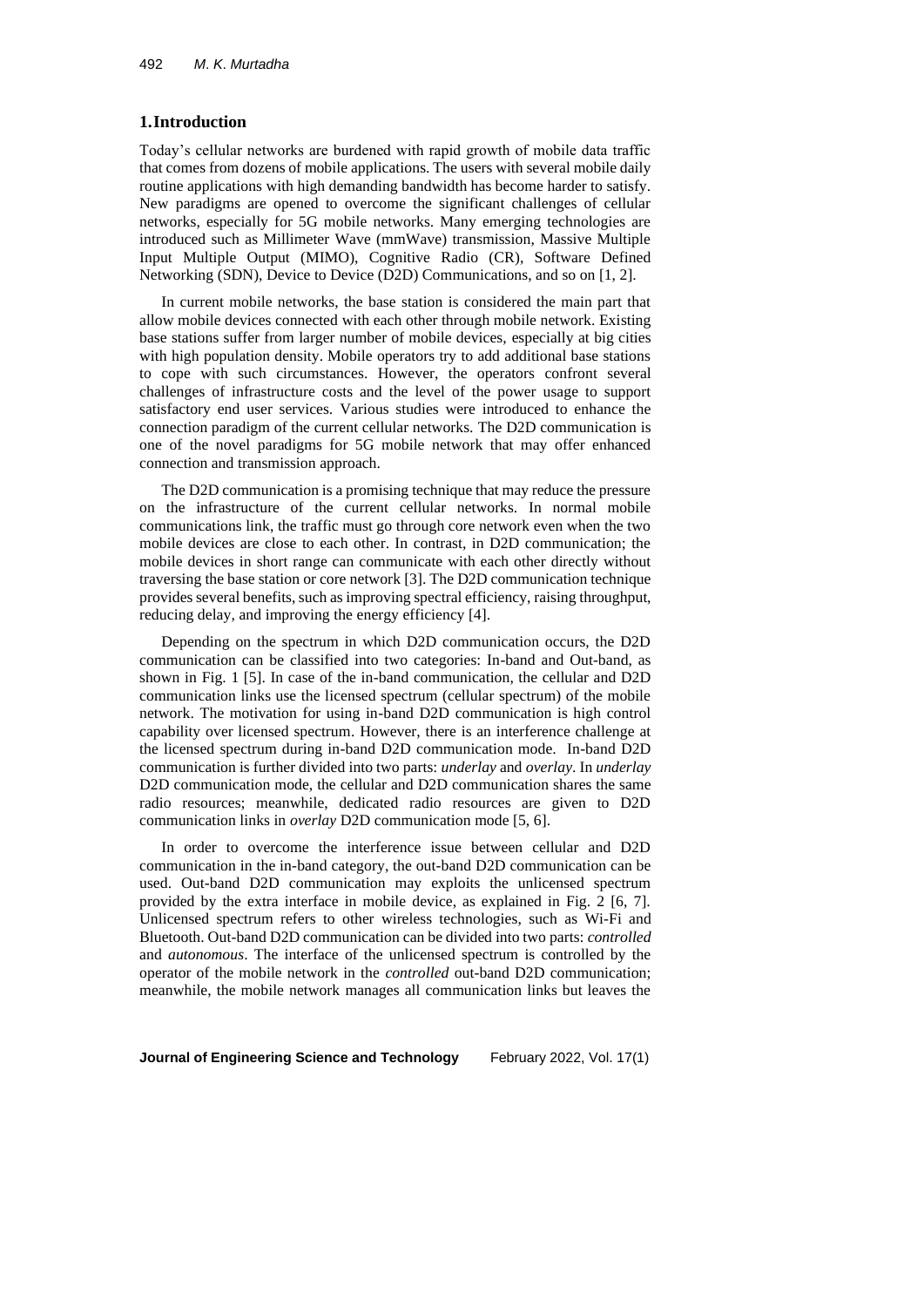D2D communication to the other interface technology in the *autonomous* out-band D2D communication [2, 8].



**Fig. 1. Classification of D2D communication [5].**



**Fig. 2. Schematic representation of in-band and out-band D2D communication [6, 7].**

There is a growing interest from academia, industry, and standardization bodies for D2D communication as a valuable property in 5G and beyond mobile networks. Even though there are growing attention in both in-band and out-band D2D communication categories, each of these categories may show different advantages and disadvantages in terms of interference issues, spectral efficiency, and system complexity. Hence, there is no superior mode, and the efforts of each category may depend on the use case scenario.

The current researches on D2D communication choose one of the aforementioned categories; either in-band mode at licensed spectrum or out-band mode at unlicensed spectrum, in their studies. Then, suggest algorithm to deal with some challenges to overcome the resulting complications; such as interference management, energy efficiency, and resource allocation. Nevertheless, focusing on single mode D2D communication by using one of the D2D communication modes only may limit the overall performance to interference profile of the used network. However, there is no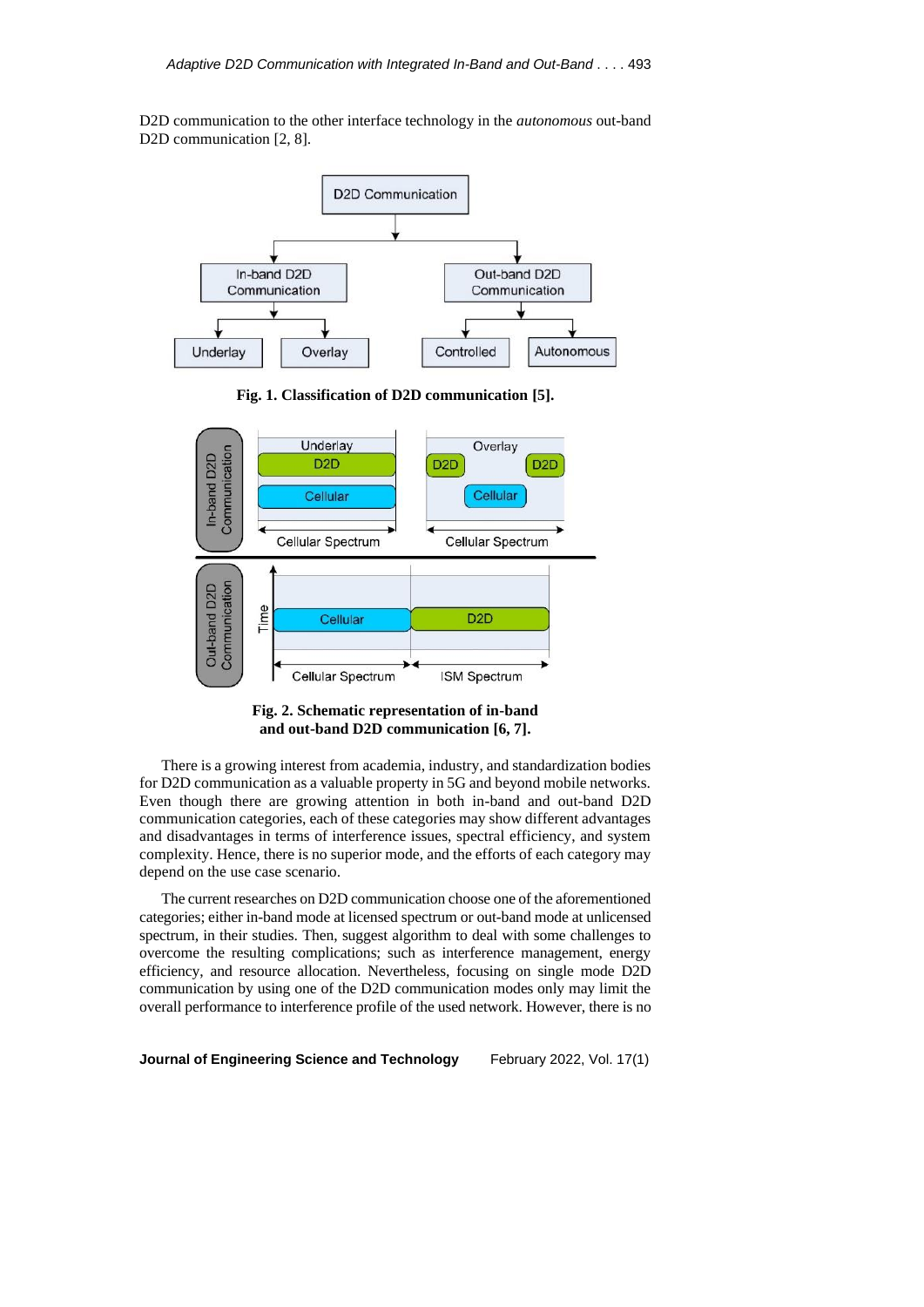concrete agreement on which D2D mode is better since each one of these D2D communication modes shows several challenges under given network environment. Moreover, the literature lacks the consideration of utilizing both in-band and out-band D2D communication modes simultaneously. Therefore, this paper aims to overcome the gap of single mode D2D communication by employing multimode D2D communication with simultaneously utilization consideration.

The main contribution of this paper is to design an adaptive D2D communication approach with in-band and out-band spectrum integration in order to obtain improved network performance. The proposed approach may consider all possible communication types for normal cellular and D2D communication modes benefiting from available resources in both the licensed and unlicensed bands. The proposed method is then evaluated and analysed using network simulation tool.

The rest of this paper is organized as follows: Section 2 presents the related works on D2D communication technology. The system model design and operation are illustrated in Section 3. Section 4 describes the system implementation and the simulation outcomes. Finally, Section 5 concludes the paper.

## **2. Related Work**

The D2D communication has received a crucial attention as a new enabling technology for 5G mobile networks and beyond. The majority of the existing works focused on the in-band D2D communication using licensed spectrum motivated by high control of cellular spectrum. However, there is a considerable number of works proposed out-band D2D communication solutions to exploit the unlicensed spectrum of other wireless technologies. A detailed survey of the main characteristics of D2D communication along with useful overview of the categories, architecture, and features can be find and explained in [3, 9-11].

Even though there are various research studies addressing different challenges and issues on the D2D communication technology, these studies are limited to either in-band D2D communication or out-band D2D communication modes. Notably, each one of these D2D communication modes has its own pros and cons, and then poses several challenges under given environment. However, there are very few works try to study the benefits from both D2D communication modes. Below, we present and analyse the works that provide an attempt to use both inband and out-band D2D communication modes in their proposals.

Asadi and Mancuso [12] introduced a D2D communication protocol considering coexistence the LTE and WiFi networks. The authors proposed WiFi clusters. The cluster head is responsible to communicative with LTE network. However, this may limit the traffic between base station the cluster devices to the bandwidth of the cluster head. Condoluci et al. [7] tried to provide a performance comparison for two available D2D communication technologies, i.e., between LTE direct and WiFi direct considering wide set of scenarios.

Kang et al. [13] proposed a traffic steering scheme considering three types of transmission links: cellular links, D2D links on licensed band, and D2D links on unlicensed band. The authors claimed for increase system capacity and improving Quality of Service (QoS) for users. This work shows several challenges: First, the study focused on the offloading scenario when the two mobile nodes (MNs) make a session in the same cell which can be serviced by licensed or unlicensed spectrum.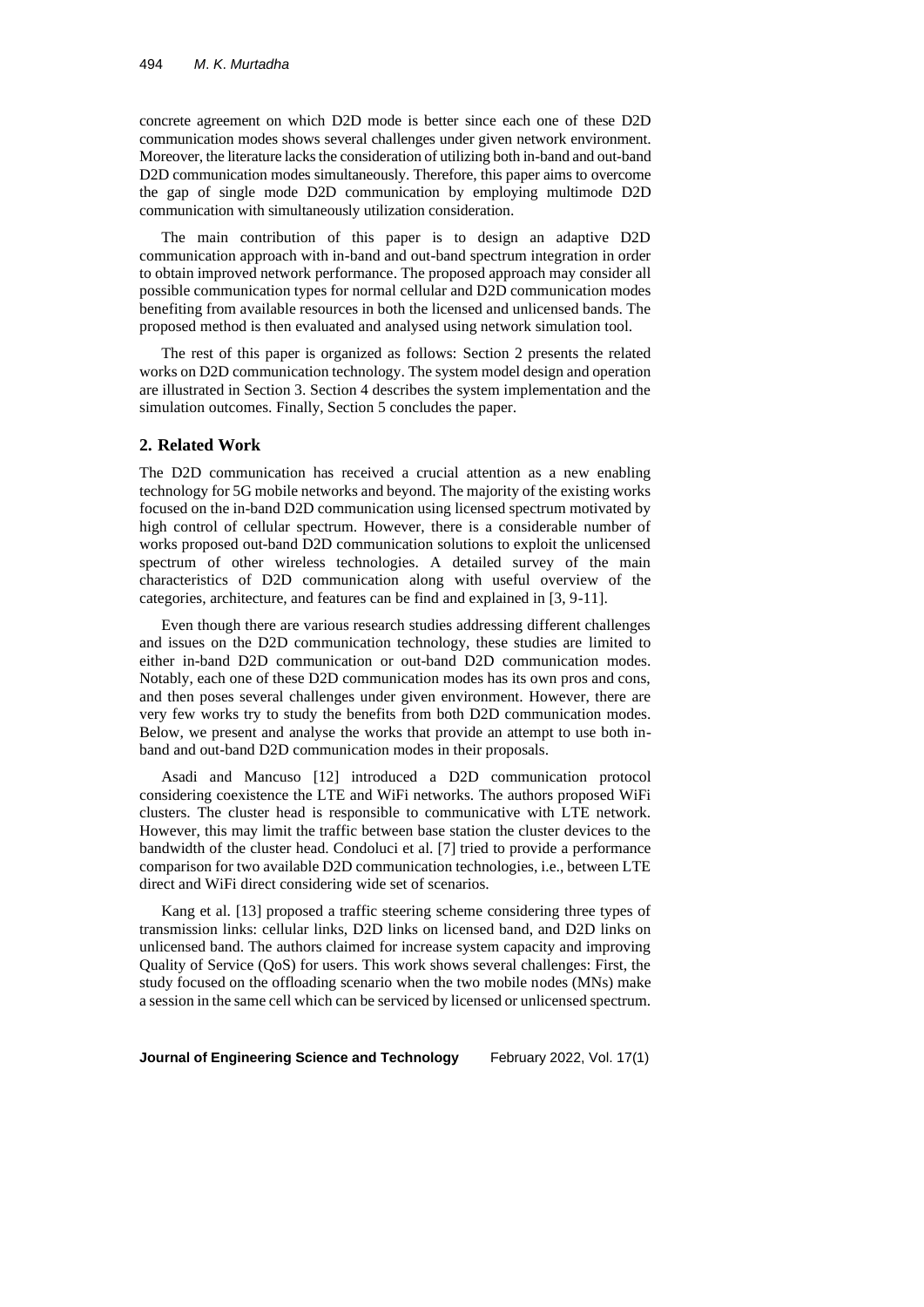Second: this study is limited to analytical evaluation and authors assume single cell environment for D2D communication. Third, the authors assumed that the MNs have the capability for normal cellular links or D2D communication links, but unable to exploit them simultaneously.

Girmay et al. [14] suggested that the D2D users may reuse the licensed spectrum or share the unlicensed spectrum with incumbent WiFi users. However, the authors focused on managing the interference at 5 GHz unlicensed frequency between cellular and WiFi users when the LTE cellular network are allowed to operate in the same WiFi band. Also, the study only examined system throughput through numerical simulation. A similar work presented by Feng et al. [15] which provided a D2D communication in licensed spectrum to assisted traffic offloading from cellular network to WiFi network. Even though the authors considered an integrated cellular-WiFi network, the proposed D2D communication happened only at licensed band. The D2D communication at the licensed band is used to direct the traffic of the cellular users to WiFi network via unlicensed band. This scheme was evaluated analytically which is another weakness of the study.

Chung [16] presented an efficient transmission algorithm with effective power assessment and bandwidth allocation in D2D-assisted cellular networks. The authors try to use the available bandwidth of the two types of D2D communication bands, and then assign a dedicated mode for each D2D communication pair based of the required transmission rate. Thus, there is one D2D communication mode for each pair in the coverage area of base station. However, the author focused on bandwidth allocation and ignored other important issues such as interference management. In addition, the authors didn't mention which type of in-band (underlay or overlay) and which type of out-band (autonomous or controlled) used in their proposed work. Moreover, the author failed to insure the required bandwidth for all users. The analytical model considers many assumptions with only one base station consideration that causes several limitations in terms of system evaluation and performance.

Asadi et al. [17] proposed a floating band D2D communication considering multi-band D2D communication with underlay in-band, overlay in-band, and outband D2D communication modes. Even though the authors try to benefit from underlay and overlay of in-band D2D communication, it is hard to use them synchronously at the same network cell. Also, using overlay in-band D2D communication with dedicated frequency resources may reduce the number of achievable resources for normal cellular communication. Moreover, the authors didn't mention if the out-band D2D communication was controlled by network or by the users (autonomous or controlled out-band D2D communication). The numerical simulation is the major drawback of this study. Furthermore, the authors tried to deal with interference issues during in-band D2D communication and ignored such possibility during out-band D2D communication.

Lin et al. [18] developed a hybrid architecture for D2D communication in which the Bluetooth and WiFi used as an out-band D2D communication mode and cellular spectrum for in-band D2D communication mode. This study divided the cellular cell into two clusters, where each cluster has its own cluster head. Inside the cluster, the devices can transfer traffic directly to each other using out-band D2D communication through WiFi, meanwhile the cluster head maintains the traffic between clusters using in-band D2D communication. This study involves system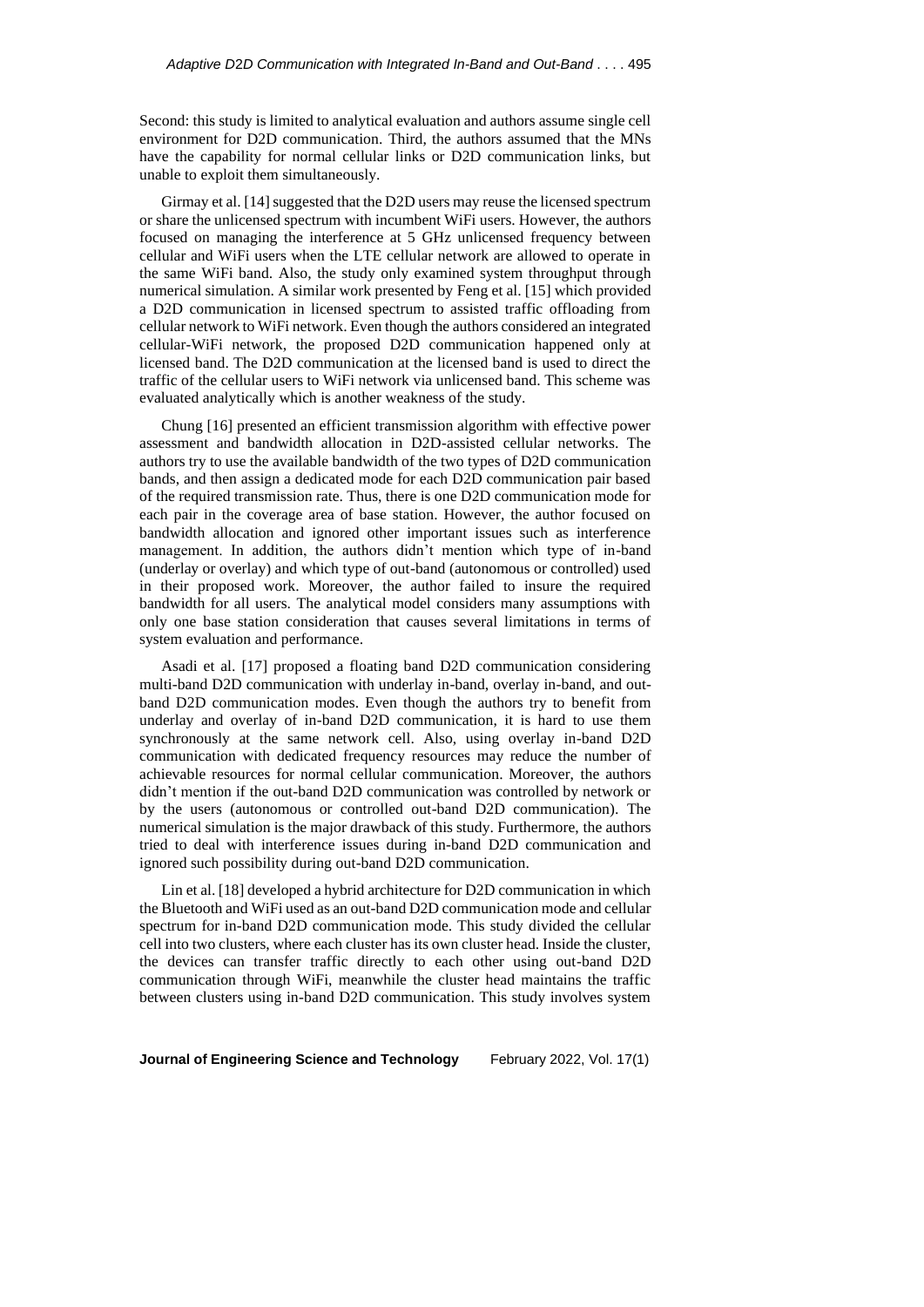bandwidth challenge where the unlicensed spectrum is limited inside the cluster and the licensed spectrum is only used between cluster heads. Furthermore, broadcasting periodic message by cluster head is considered the main drawback of this work since this may consumes the device battery power. Moreover, incorporating Bluetooth in D2D communication technology may add additional complexity to the system. This work evaluated analytically.

Overall, the previously mentioned works highlighted few attempts for using inband and out-band D2D communication modes together. However, these works have several limitations and challenges in their proposals, complexity, and performance. Moreover, these studies limited to analytical evaluation with several assumptions, considers single cell environment, ignore the interference issue at the out-band D2D communication, ignore the possibility of using both in-band and outband communication simultaneously, and ignore the work of the proximity server in D2D communication architecture.

The aim of this paper is to propose an adaptive D2D communication approach with integrated in-band and out-band spectrum in order to improve the overall network performance. The proposed approach takes into account normal cellular communication and two D2D communication modes benefiting from available resources in both the licensed and unlicensed bands. Thus, the study benefits from the heterogeneity of future mobile networks. A simulation implementation of the proposed approach is then provided to evaluate its performance on mobile network.

# **3. Proposed System Design**

The global standardization committees that suit D2D communication technology are either family of 3GPP standards or family of IEEE standards. The former is responsible for LTE-A standard which characterize in-band D2D communication while the latter is responsible for WiFi standard which characterize out-band D2D communication. These committees provide up to date features for their standards.

Generally speaking, in-band D2D communication underlay cellular spectrum may provide QoS management since the cellular and D2D communications can be controlled by the base station. However, the interference management and the power control are considered high complexity algorithms at this band. Also, there is no possibility of simultaneous use of Cellular and D2D communications. Notably, the underlay mode appears more popular than overlay mode in the in-band D2D communication due to wasted cellular resources that may be occurred during overlay mode. Different from in-band D2D communication, there is no need for cellular resources at the out-band D2D communication as it exploits the unlicensed spectrum. Hence, cellular resources allocation become easier as there is no interference management. Nevertheless, the interference in unlicensed spectrum takes into consideration during out-band D2D communication. In addition, cellular communication and out-band D2D communication can be operated simultaneously since they are using different spectrum bands. Particularly, the controlled mode is more valued than autonomous mode in the out-band D2D communication [19]. This is because the network assisted solutions provides suitable time and energy efficiency during peer discovery between two mobile devices. Thus, the base station can provide a considerable control over cellular devices to reduce the scanning beacons between mobile devices [20].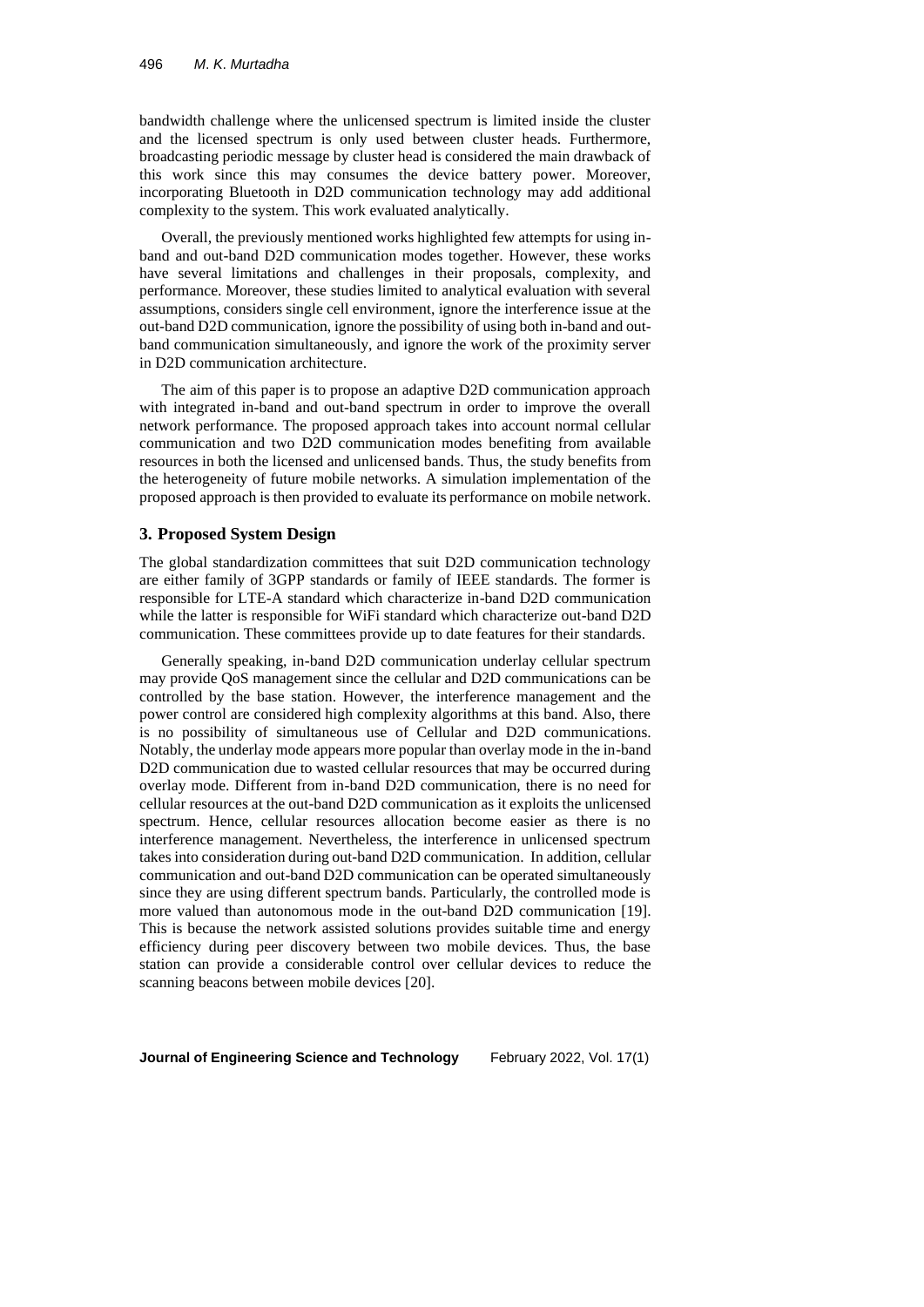It is worth noting that the architecture of D2D communication consists of a proximity server in order to manage D2D communication operation. The proximity server provides a connection between proximity services of D2D communication and mobile network. The proximity server discovers the proximity between two cellular devices to trigger direct D2D communication mode when they are close to each other. Consequently, the operation of proximity server can be divided into two parts: D2D discovery and D2D communication. The discovery part is considered the main challenge for proximity server since the two mobile devices should identify each other before starting direct D2D communication. The proximity server then enables the direct D2D communication part once it determines the proximity of two mobile devices.

Accordingly, the available D2D communication modes show various pros and cons, and there is not a dedicated D2D communication mode that may provide a perfect solution. Therefore, we design an adaptive D2D communication scheme by integrating both the in-band and out-band D2D communication in one communication solution. The proposed solution support normal cellular communication and D2D communication with the capability of exploit them simultaneously. The adaptive solution proposed five types of communication modes as shown in Fig. 3. These proposed communication modes are summarized in Table 1.



**Fig. 3. System model architecture**

**Table 1. Proposed communication modes.**

| Mode   | <b>Descriptions</b>                                                                | <b>Spectrum</b>                                |
|--------|------------------------------------------------------------------------------------|------------------------------------------------|
| Mode 1 | Normal cellular communication                                                      | Licensed cellular spectrum                     |
| Mode 2 | Underlay in-band D2D communication                                                 | Licensed cellular spectrum                     |
| Mode 3 | Controlled out-band D2D<br>communication                                           | Unlicensed WiFi spectrum                       |
| Mode 4 | Simultaneous Cellular and controlled<br>out-band D2D communications                | Integrated Licensed and<br>unlicensed Spectrum |
| Mode 5 | Simultaneous Underlay in-band D2D<br>and controlled out-band D2D<br>communications | Integrated Licensed and<br>unlicensed Spectrum |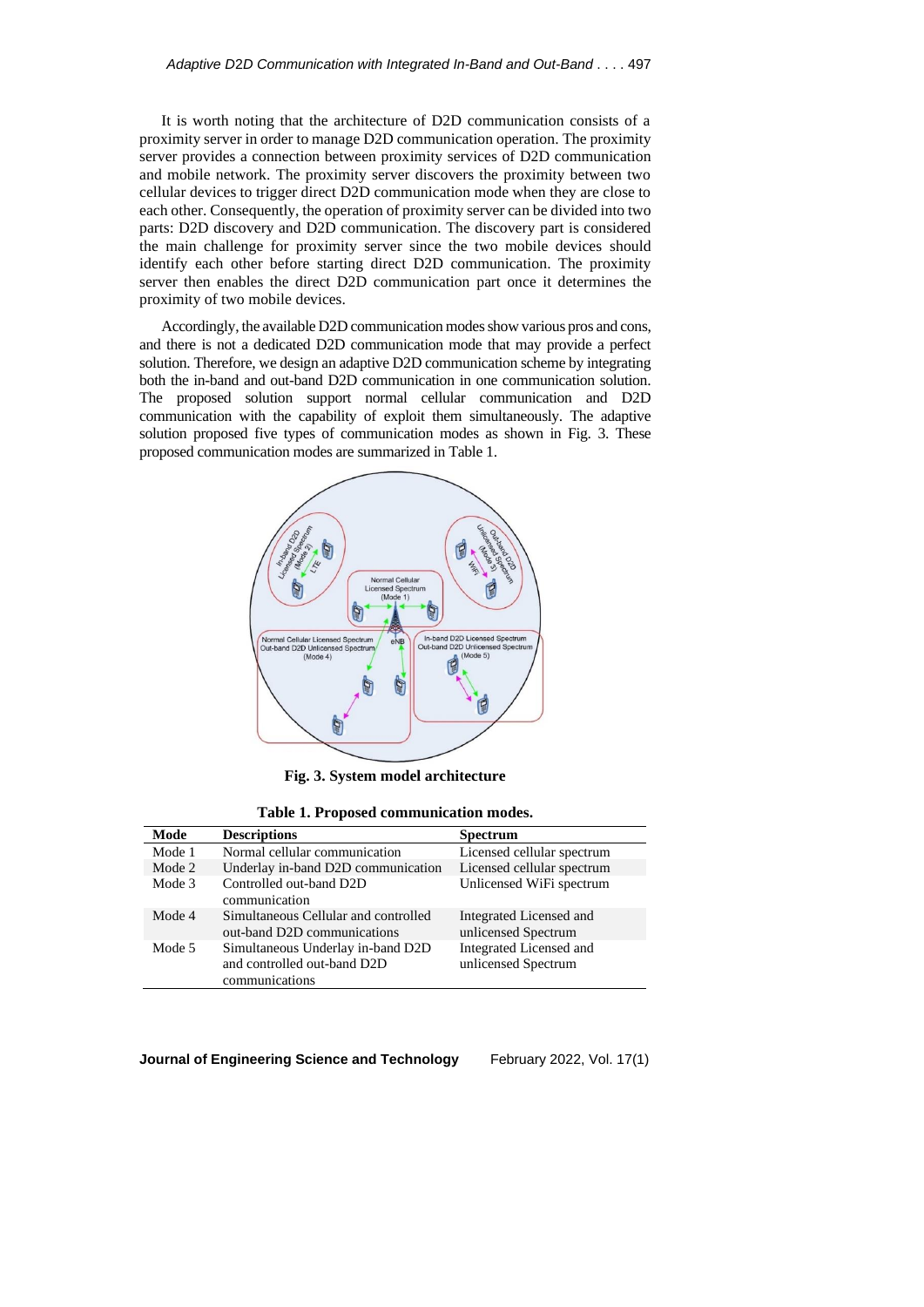The proposed system works as follows: when a new communication session at the network is requested, the base station needs to decide which communication mode to select; either normal communication mode or D2D communication mode. If D2D communication is selected, the base station may decide either in-band or out-band D2D communication modes. Furthermore, in case of higher bandwidth requirements of different applications, the proximity server at the base station may simultaneously use two modes. The proximity server benefits from the information at the base stations to collect the necessary information for D2D communication mode such as the location of the mobile devices, Received Signal Strength Indicator (RSSI), application type, flow type, and so on. Figure 4 depicts the flowchart of the proposed system.



**Fig. 4. Flowchart of the proposed system operation.**

To determine the communication mode, the proximity server first checks the location of the mobile devices if they were at same cell or neighbouring cells. This is to identify the possibility of using D2D communication mode. However, there is a possibility of D2D communication when two mobile devices are in proximity to each other, but they are in neighbouring cells. When the two devices are not close to each other, then; the base station set mode 1 of normal cellular mode. In case the proximity server at the base station detects the possible proximity of two mobile devices, it notifies them to exchange beacons signals to measure RSSI between them. These devices then inform the proximity server. This is to avoid the most challenge issue in previous works which depends on the signal between mobile device and base station [13, 15, 17]. Once the proximity server detects that RSSI is suitable for direct D2D communication, it selects either in-band or out-band D2D communications depending on the priority, bandwidth, available resources, and other setting. The underlay in-band D2D communication in proposed mode 2 is most preferred when there are available resources in the cellular licensed spectrum.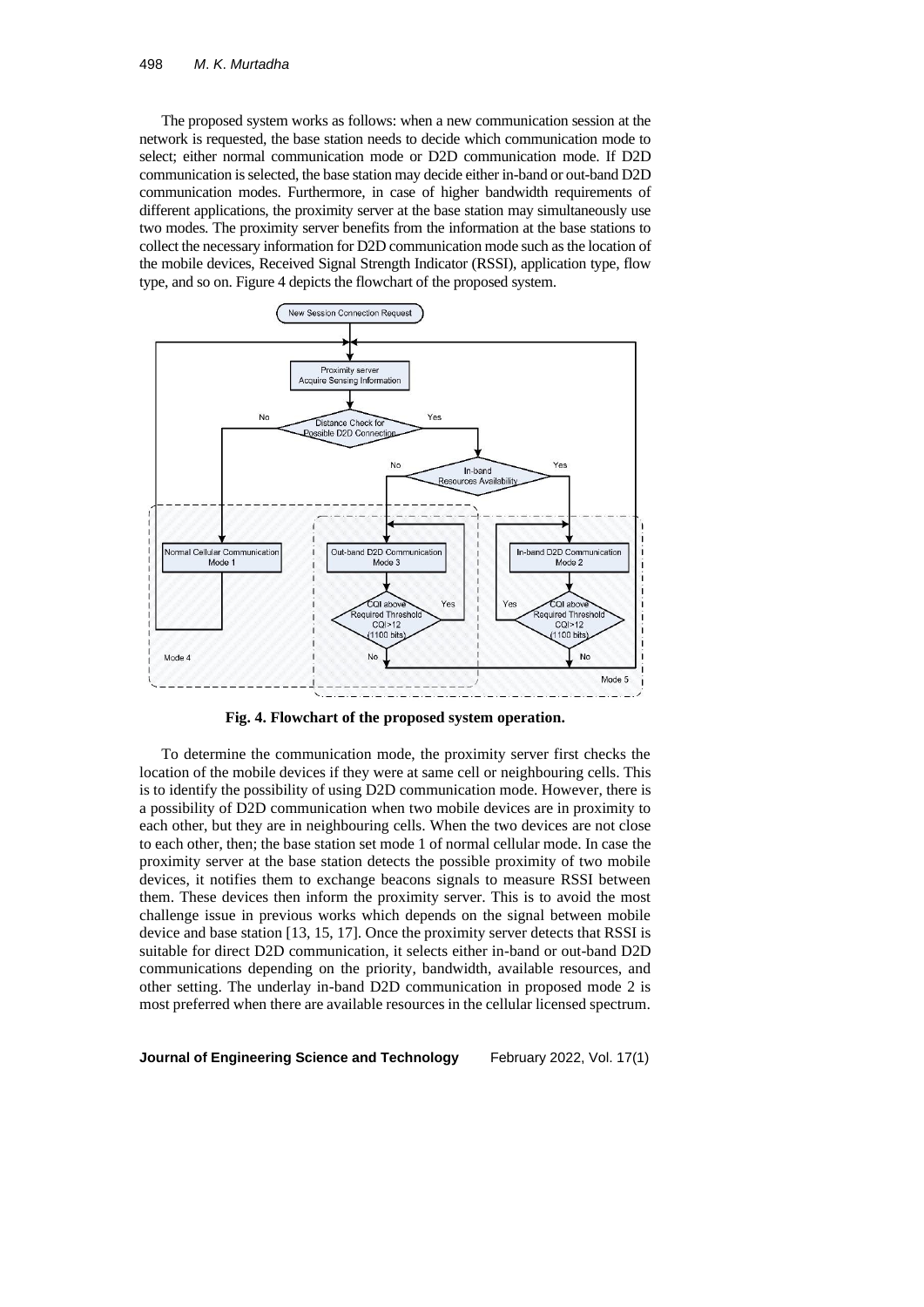Otherwise, mode 3 of controlled out-band D2D communication is applied using WiFi direct at unlicensed spectrum.

To provide a significant QoS, the proximity server periodically checks Channel State Information (CSI) between each D2D pair based on RSSI and Signal to Interference Noise Ratio (SINR) to identify the channel quality and interference in the operating spectrum, Channel Quality Indicator (CQI). In case of limited resources or strong interference during mode 2 of underlay in-band D2D communication at the licensed spectrum, the proximity server forced D2D pair to use mode 3 of controlled out-band D2D communication at the unlicensed spectrum. Similarly, the proximity server request D2D pair in mode 3 to use another WiFi channel when there is high interference issue at the unlicensed spectrum, otherwise; forced to use mode 2 of underlay in-band D2D communication at the licensed spectrum. Equally important, the proximity server monitors D2D condition to judge if the mobile devices continue using D2D communication or switch to normal cellular mode. As the two mobile devices pair moving out of mutual signal coverage of each other, the RSSI signal decreased until reached to a predefined value. At this moment, the proximity server request base station to prepare for normal cellular communication for those two devices.

The proposed system can also provide simultaneous utilization of licensed and unlicensed spectrum during higher bandwidth requirements and different mobile application services working at the same time. First scenario considers mode 4 with integrated licensed and unlicensed spectrum which can be applied when one application works through normal cellular communication at licensed spectrum, while there is another application can be used the controlled out-band D2D communications at unlicensed spectrum to transfer the data between two D2D communication in multi-hop condition. A similar scenario, mode 5 also allowed licensed and unlicensed spectrum integration in which there are two applications between pair of devices with higher bandwidth requirements to transfer the traffic over two possible D2D communication bands (underlay in-band and controlled outband). These two scenarios of integrated multi-band spectrum are performed when the resources in one mode is not sufficient to perform QoS communication of these requested applications. Program 1 presents a Pseudocode of the proposed algorithm.

| Pseudocode of Proposed Communication Algorithm |                                                                      |  |  |  |
|------------------------------------------------|----------------------------------------------------------------------|--|--|--|
|                                                | <b>Start</b>                                                         |  |  |  |
| $\overline{2}$                                 | <b>SWITCH (CBR)</b>                                                  |  |  |  |
| 3                                              | $CASE 1 (CBR=1)$<br>// One Application Running//                     |  |  |  |
| 4                                              | <b>Proximity Server</b>                                              |  |  |  |
| 5                                              | <b>READ RSSI</b>                                                     |  |  |  |
| 6                                              | IF $RSSI < D2D$ Threshold THEN                                       |  |  |  |
|                                                | <b>Set Mode1 Communication</b>                                       |  |  |  |
| 8                                              | <b>ELSE IF</b> Inband Resources > D2D Required Threshold <b>THEN</b> |  |  |  |
| 9                                              | <b>Set Mode2 Communication</b>                                       |  |  |  |
| 10                                             | <b>READ</b> Inband COI Channel                                       |  |  |  |
| 11                                             | IF Inband CQI > 12 THEN                                              |  |  |  |
| 12                                             | <b>DO NULL</b>                                                       |  |  |  |
| 13                                             | <b>ELSE</b>                                                          |  |  |  |
| 14                                             | <b>Goto</b> Proximity Server                                         |  |  |  |
| 15                                             | END IF                                                               |  |  |  |
| 16                                             | <b>ELSE</b>                                                          |  |  |  |
| 17                                             | <b>Set Mode3 Communication</b>                                       |  |  |  |
| 18                                             | <b>READ</b> Outband COI Channel                                      |  |  |  |

|  | Program 1. Pseudocode of the proposed algorithm |  |  |  |
|--|-------------------------------------------------|--|--|--|
|  |                                                 |  |  |  |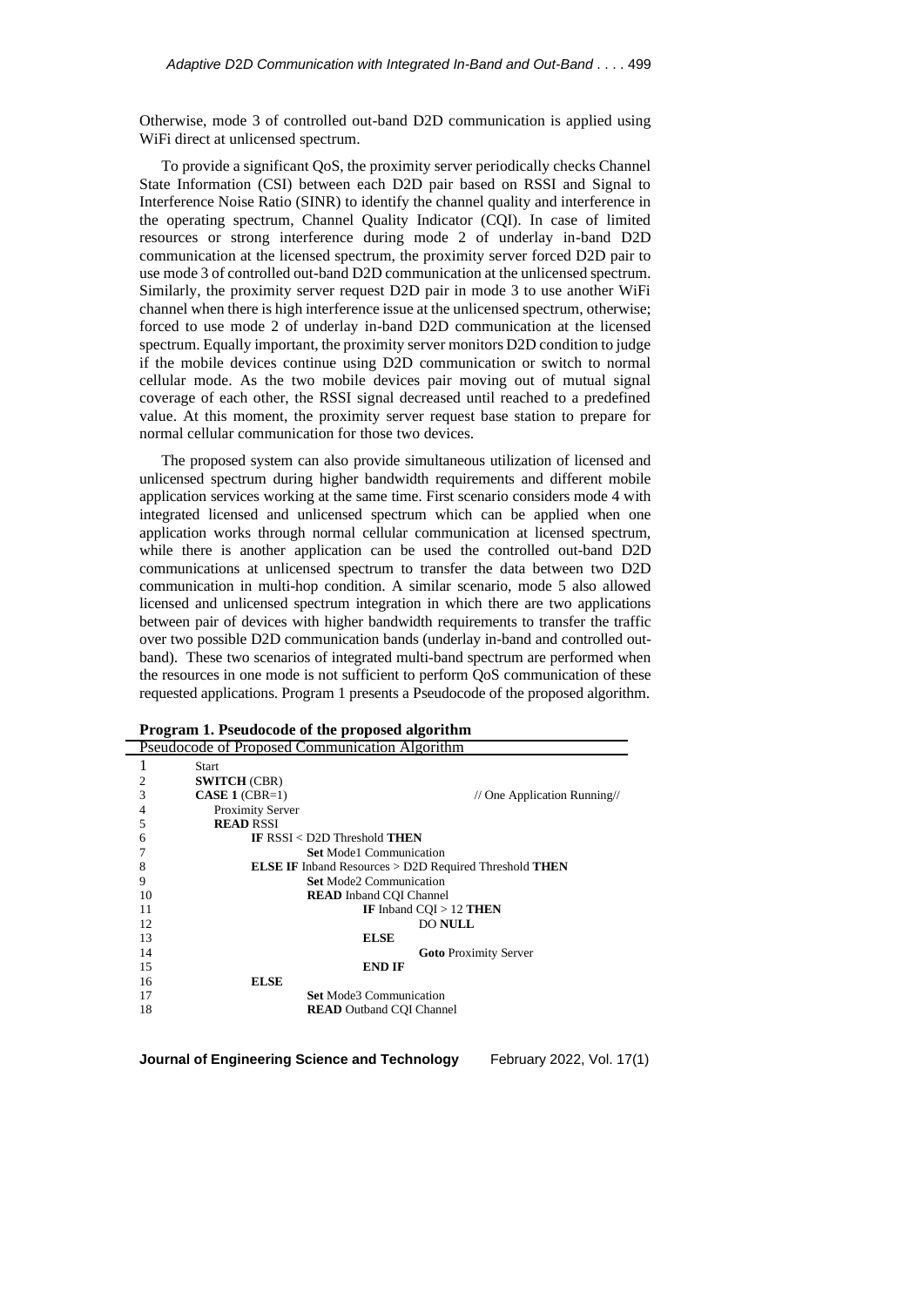```
19 IF Outband CQI > 12 THEN<br>20 DO NITL
20 DO NULL
21 ELSE
22 Goto Proximity Server
23 END IF
24 END IF<br>25 CASE 2 (CBR=2)
25 CASE 2 (CBR=2) // Two Applications Running 26 READ Inband COI Channel
26 READ Inband CQI Channel<br>27 IF Inband COI < 12
27 IF Inband CQI < 12 THEN<br>28 Set Mode4 Com
28 Set Mode4 Communication<br>29 ELSE
            29 ELSE
30 Set Mode5 Communication
31 END IF
      End
```
# **4.Simulation Implementation and Results**

The proposed system model has been developed and implemented using network simulator NS2 with the consideration of heterogeneous wireless networks [21, 22]. The developed model utilizes the five possible types of communication modes of the proposed system. The evaluation process examines performance of the dedicated cellular and a dedicated in-band or dedicated out-band D2D communications compared with the proposed system of the adaptive D2D communication with integrated in-band and out-band spectrum. The network topology of the system is illustrated in Fig. 5. The network consists of seven cellular cells connected to Gateway. The default link delay between Gateway and each cell is considered 1 millisecond, where the default simulation parameters are summarized in Table 2. Moreover, to provide WiFi communication, there is one WiFi access point at least at each cell. The Gateway is supported with proximity server to maintain D2D communication. The proximity server may collect all the necessary information regarding D2D communication, such as Mobile Node (MN) location, RSSI, application type, and so on for each MN. Thus, Gateway is responsible of the overall connectivity and traffic flows in the network. The MN in the developed system is supported with two wireless interfaces communication technology, one for cellular communication in licensed spectrum and the other for WiFi communication at unlicensed spectrum.



**Fig. 5. Network topology of the simulation model.**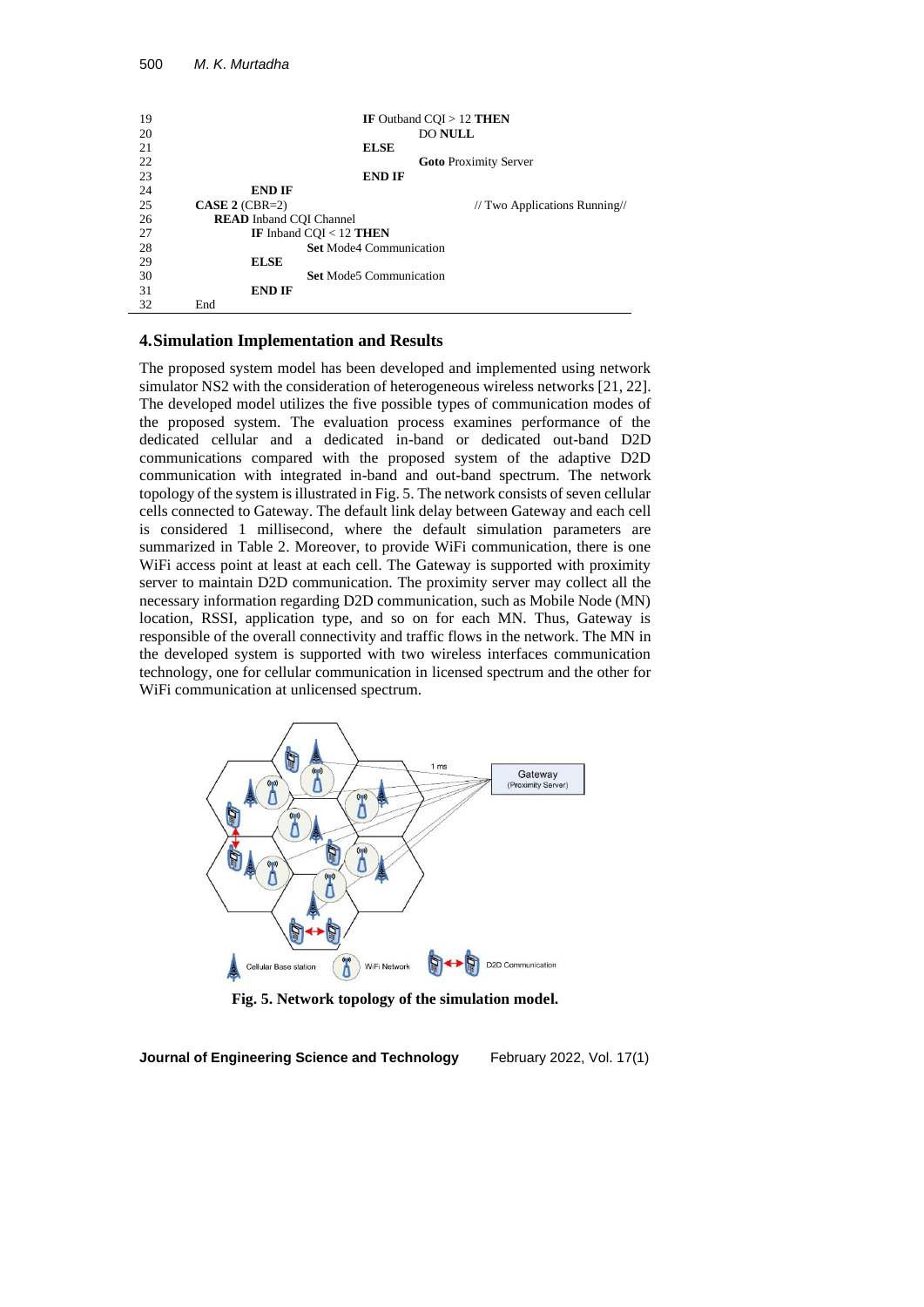| <b>Parameter</b>                       | <b>Default Value</b>          |  |  |  |
|----------------------------------------|-------------------------------|--|--|--|
| Simulation Area                        | 3000 meters×2000 meters       |  |  |  |
| <b>Wireless Network Environment</b>    | Heterogeneous (Cellular+WiFi) |  |  |  |
| Propagation Model                      | Two Ray Model                 |  |  |  |
| <b>Routing Protocol</b>                | <b>DSDV</b>                   |  |  |  |
| Mobile Device Speed                    | $5 \text{ m/s}$               |  |  |  |
| <b>CBR</b> Packet Size                 | 1000 Bytes                    |  |  |  |
| <b>CBR</b> Packet Interval             | $0.01$ second                 |  |  |  |
| <b>Access Network to Gateway Delay</b> | $1 \text{ ms}$                |  |  |  |
| Access Network to Gateway Bandwidth    | 100 Mbps                      |  |  |  |
| Radius of Cellular Coverage Area       | $200 \text{ m}$               |  |  |  |
| Radius of WiFi Coverage Area           | $100 \text{ m}$               |  |  |  |

**Table 2. Default Simulation parameters.**

At the starting of simulation, the proximity server registers all mobile nodes in its database and continuously check their locations for possible D2D communication links. Each mobile node is connected with its pair (Mode 1) through Gateway or base station of the mobile network. During mobile nodes movements, the proximity server checks the possibility of direct D2D communication based on the locations of these nodes. Consequently, the proximity server asks to exchange beacons signals between these devices to identify the required RSSI between them. After that, the proximity server checks the CQI of the cellular network cell if it is suitable for in-band D2D communication (Mode 2), otherwise; forced to use out-band D2D communication (Mode 3). The proximity server also continuously monitors the CQI of the used network to switch between these communications modes for best performance quality.

Figure 6 presents the end-to-end delay at the network assuming one mobile application (i.e. one Constant Bit Rate CBR generator) at different communication modes. At normal cellular communication, the average end to end delay gives about 10 ms, and at underlay in-band D2D communication shows about 7.6 ms, meanwhile the controlled out-band D2D communication gives 1.6 ms average end to end delay. It can be noted that the packets during in-band D2D communication provides about 2.4 ms lower end to end delay compared to normal cellular communication. This is related to the delay at the infrastructure network which caused by links delay between base stations and the Gateway during cellular communication, in addition to the processing and queuing delays at the network. However, the in-band D2D communication shows higher end to end delay compared to out-band D2D communication as the WiFi interface specified with higher data rates and bandwidth capabilities. Thus, the out-band D2D communication mode provides the best end to end delay metric at the network.

Figure 7 illustrates the average end to end delay during five possible communication modes of the proposed system considering two high speed mobile applications (i.e., two CBR generators). Similar to previous figure, the average end to end delay of the out-band D2D (mode 3) communication is lower than in-band D2D communication (mode 2), while the last one produces lower average end to end delay than normal cellular communication (mode 1). In mode 4 the proposed system may simultaneously use the cellular network for first application and uses the controlled out-band D2D communications for the second application. Therefore, mode 4 generates higher average end to end delay than modes 2 and 3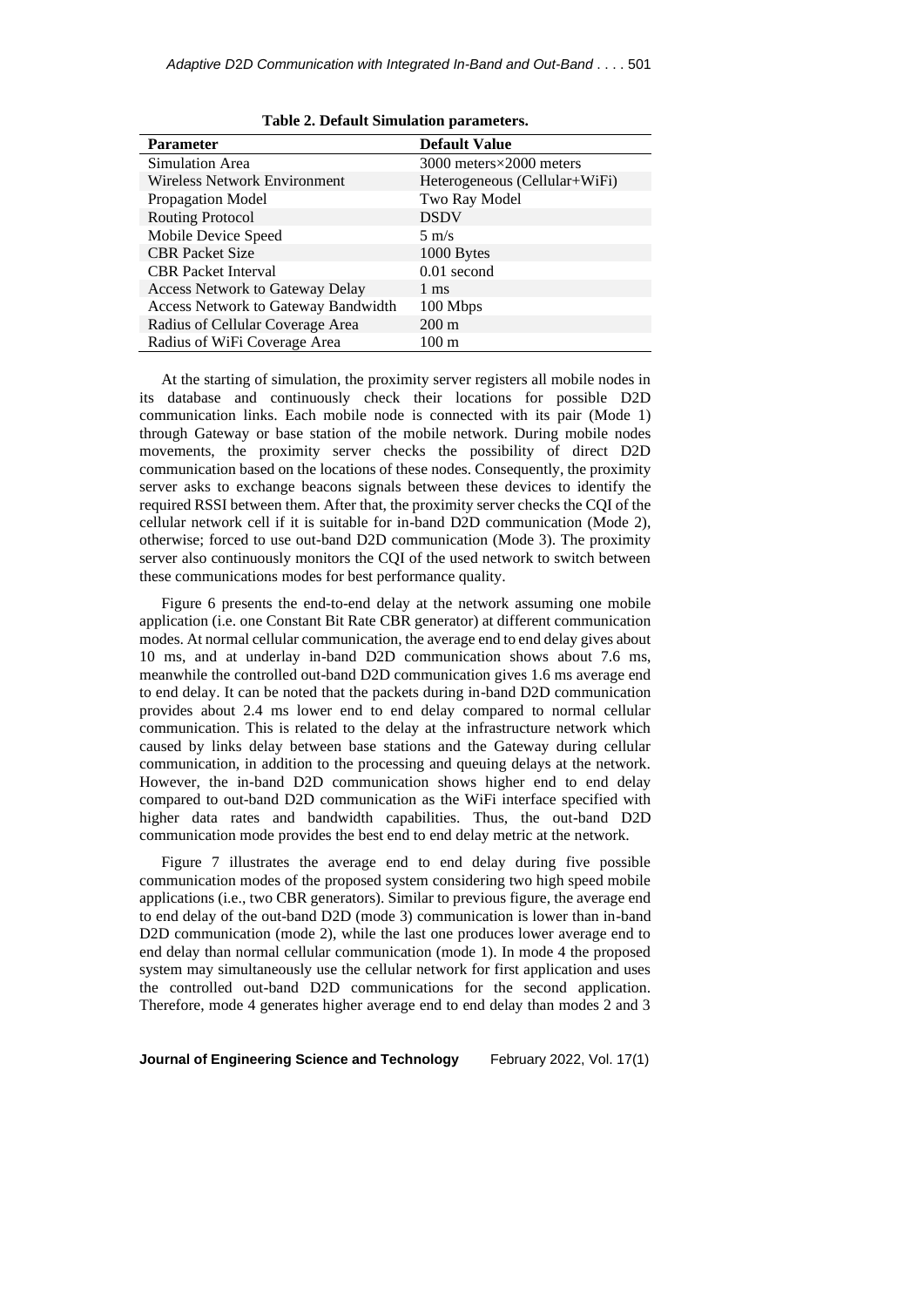and lower than mode 1. This is due to passing the packets of one application through the licensed spectrum of network infrastructure while the other moves through unlicensed spectrum band. However, mode 5 simultaneously employs the underlay in-band D2D communication at licensed spectrum for one mobile application and utilizes the controlled out-band D2D communication at the unlicensed spectrum for the other application. Thus, mode 5 produces lower average end to end delay than mode 4 since the last one process one of the two applications at the network infrastructure which causes higher delay. Moreover, mode 5 produces higher average end to end delay than mode 3. This attribute is related to one application at mode 5 is applied at in-band licensed spectrum which may produces high end to end delay compared to mode 3 where the two mobile applications are moved through unlicensed out-band spectrum with lower average end to end delay.



**Fig. 6. End to end delay during normal cellular, in-band D2D, out-band D2D communications.**



**Fig. 7. Average end to end delay of the five communications modes considering two mobile applications.**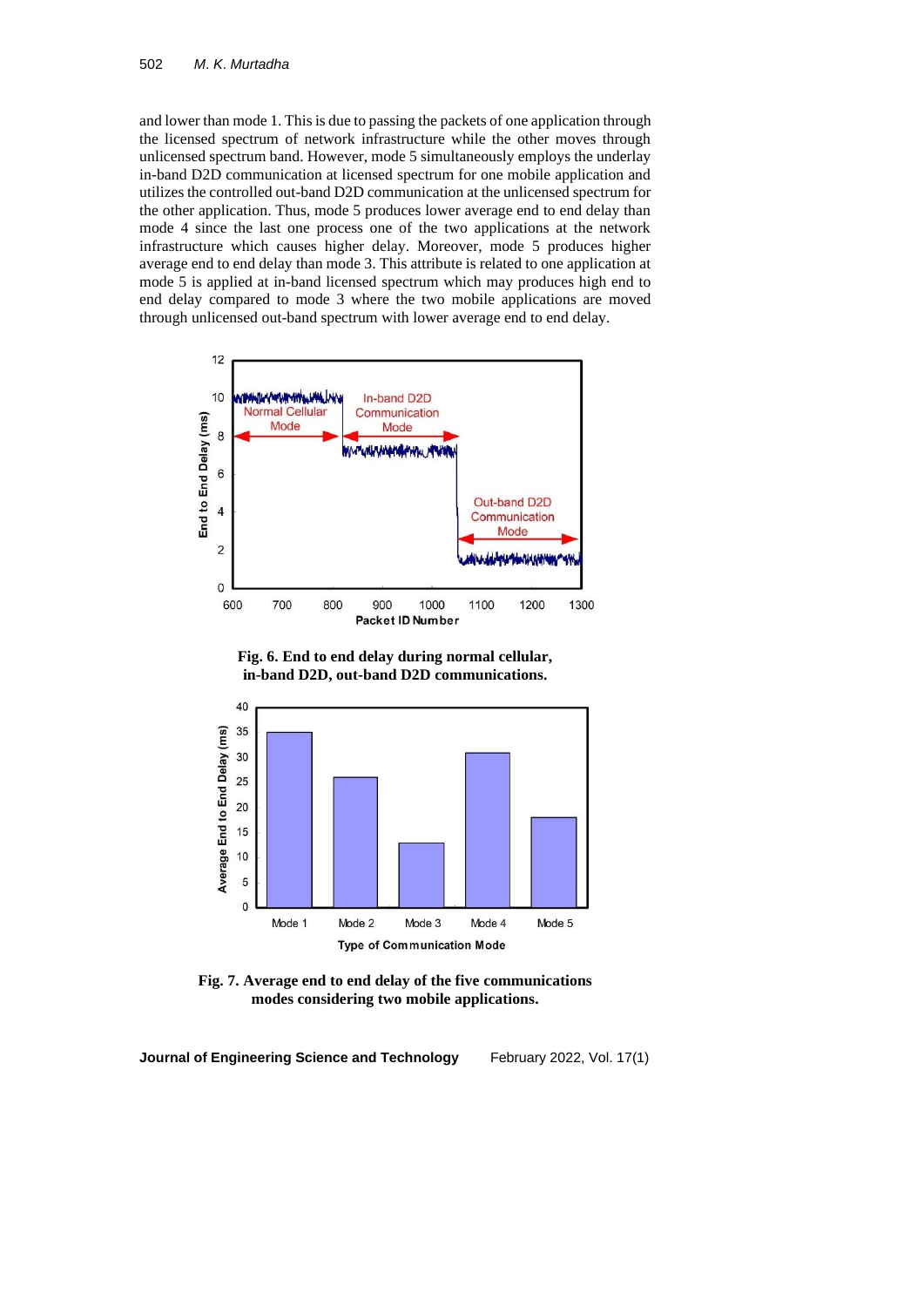Figure 8 shows the throughput performance obtained during different communication modes. It can be observed that the in-band D2D communication generates an average of 36 Mbps throughput performance which is higher than normal cellular communication with 22 Mbps throughput. The reason is related to higher bandwidth availability during direct D2D communication against the limitations of the lines and other network components at the infrastructure during normal cellular communication. However, the throughput provided by out-band D2D communication; around 57 Mbps, is higher than in-band D2D communication since the WiFi link support higher bandwidth compared to cellular link.



**Fig. 8. Throughput of different communication modes.**

The impact of the traffic load on the communication modes is shown in the Fig. 9. Generating various traffic patterns for presenting different data types can be obtained by varying the time interval between successive packets. In general, large packet interval represents low data rate application; such as voice, while low packet interval indicates high data rate application; such as video. Therefore, the small packet interval produces higher delay compared to large packet interval due to heavily traffic load, as shown in Fig. 9. However, the in-band and out-band D2D communication modes achieve lower average delay than normal cellular communication mode. This effect is related to the communication link delays between base stations and Gateway and the queuing and processing delays at these infrastructure components. Moreover, the out-band D2D communication mode obtained lower average delay than in-band D2D communication mode due to higher data rate and bandwidth capabilities.

Figure 10 depicts the number of D2D communication links on the average delay performance at the network. The simulation scenario is designed with 30 mobile nodes at the network, with 15 possible communication links between them; i.e., one link between each two nodes. After starting the simulation, all mobile nodes are connected with each other to make 15 communication links through the Gateway of the network infrastructure. Gradually, the simulation scenario produces one direct D2D communication links at time to examine the average delay at the network Gateway. The scenario considers 10 D2D communication links throughout the simulation; five of them are using in-band D2D communication mode while the other five utilize out-band D2D communication mode. In Fig. 10, the x-axes with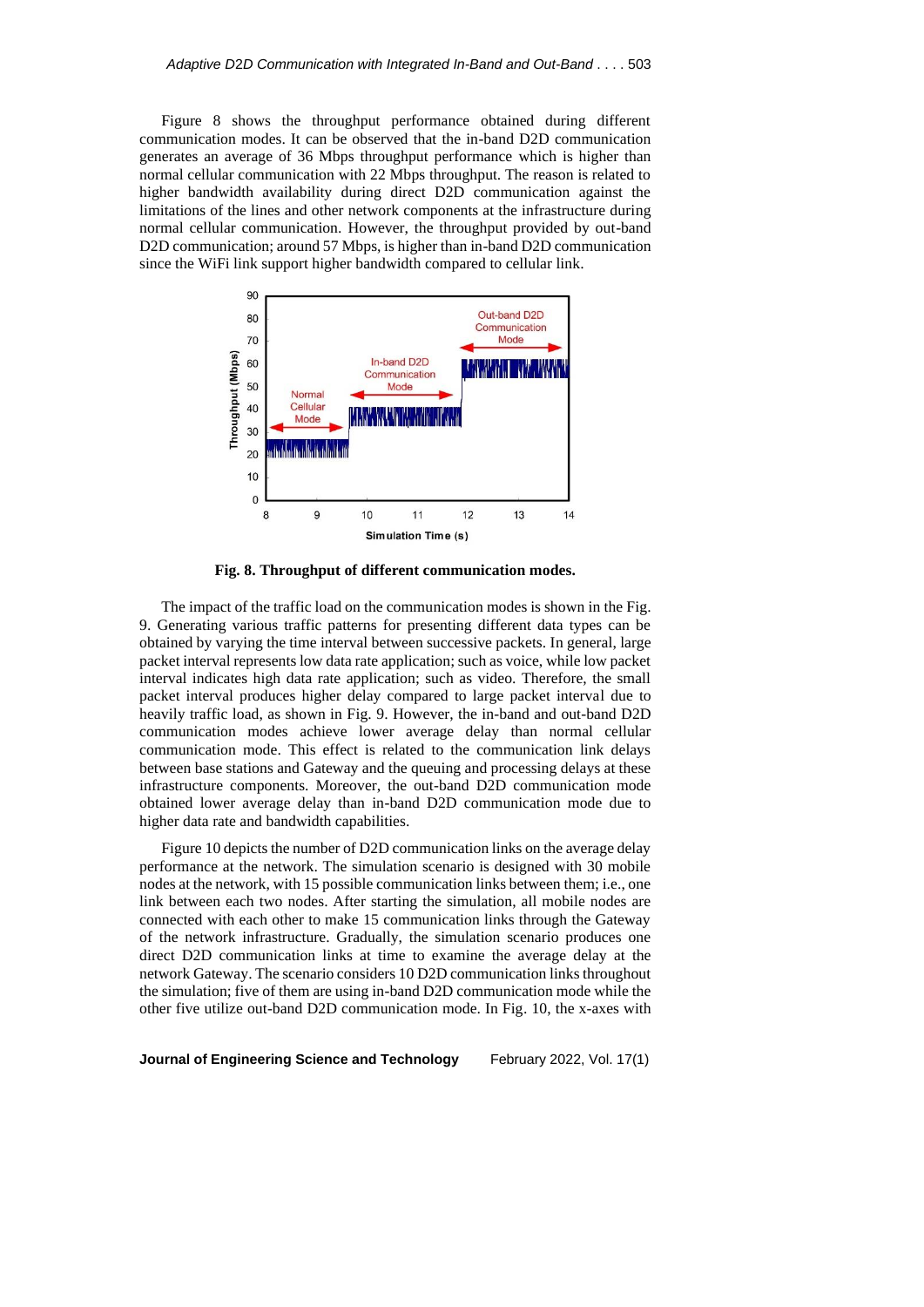the odd D2D connections interval considers in-band D2D communication link, while the even interval indicates out-band D2D communication link. This means that the simulation scenario considers one D2D communication connection after another to study the effect on the average network delay. It can be seen that the resulted delay reduced gradually as the number of D2D communication links increased. Accordingly, the D2D communication modes may reduce the traffic load at the network infrastructure and then improves the operation of the network. However, the proposed system with different communication modes gives lower average network delay compared to conventional D2D communication that support either in-band or out-band communication modes. Hence, the proposed system enhanced the overall operation of the network.



**Fig. 9. Impact of the constant bit rate CBR on the average delay.**



**Fig. 10. Impact of the number of D2D connections on average network delay.**

A similar simulation scenario of Fig. 10 is used to study the system throughput of the network in Fig. 11. The system throughput is referred to the aggregated throughput of the normal cellular and D2D communication modes. Clearly noted that the system throughput is increased with the increasing number of D2D communication pairs. It can be observed that the proposed system gives higher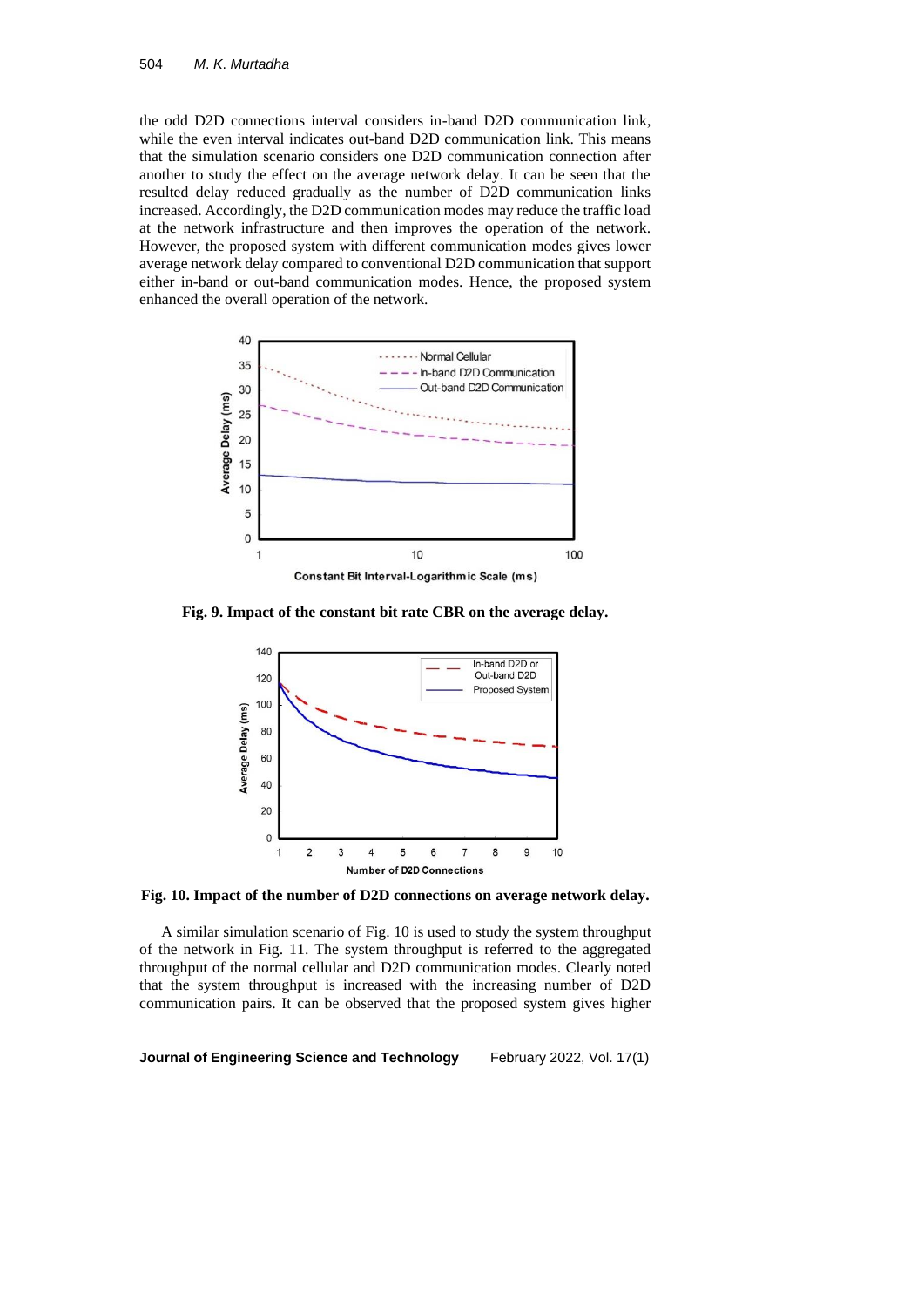system throughput compared to the systems with only in-band D2D communication mode or out-band D2D communication mode. This attribute is related to the proposed system capabilities to make different cellular and D2D communication connections. Thus, the proposed system with various communication modes outperforms the current conventional systems with one D2D communication mode.



**Fig. 11. Impact of the number of D2D connections on the system throughput.**

To compare the obtained results with related works, it should be noted that these studies come up with mathematical evaluation where no detailed simulation are provided. Moreover, these studies implied single cell environment with many assumptions, and they didn't mention which type of in-band D2D and which type of out-band D2D communications were used, as can be seen in most relevant studies [13, 17]. In addition, they lack the interference issue consideration at both licensed and unlicensed bands. More important, they ignore the utilization of both in-band and out-band D2D communications simultaneously.

However, if we consider the re-implementation of relevant works [13, 17] using the same of our simulation scenario, our proposed approach may outperform these studies since they use *undelay* mode for in-band D2D communication and *controlled* mode for out-band D2D communication. Notably, the undelay mode overcome the wasted resources issues of the overlay mode in the in-band D2D communication, while the controlled mode provides suitable time and energy efficiency during peer discovery between two mobile devices compared to autonomous mode in the out-band D2D communication. Turning to the experimental simulation results presented in Fig. 10, it can be seen that the proposed approach provides 8% lower network delay at low number of D2D connections to around 42% lower network delay at higher number of D2D connections. Moreover, Fig. 11 shows an average of 47% increase in system throughput for the proposed approach compared to single mode D2D communication. Hence, the proposed approach outperforms current works [13, 17] during multimode operation and due to simultaneous utilization of both in-band and out-band D2D communications.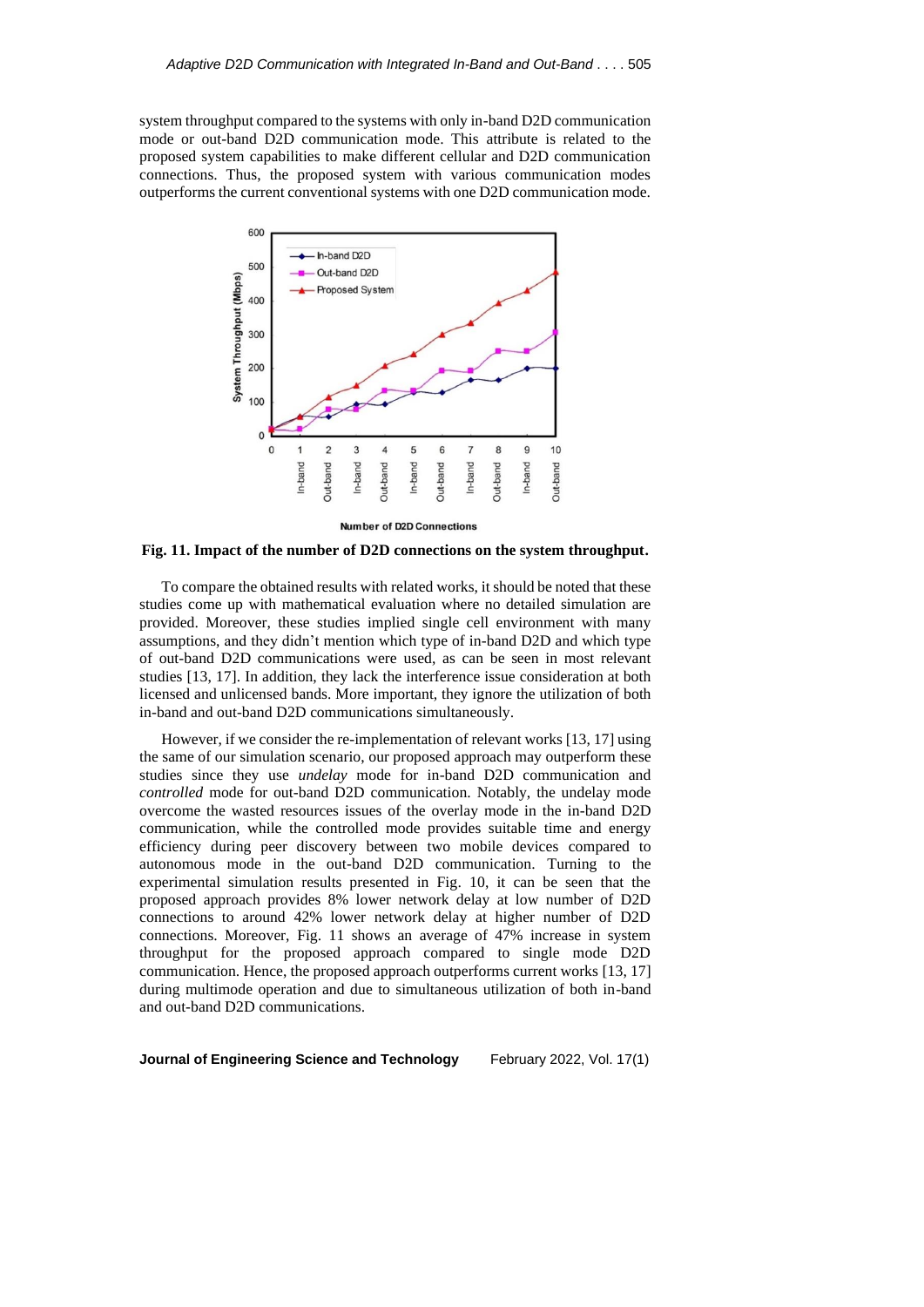# **5. Conclusion**

In this paper, we developed an adaptive D2D communication architecture approach which combines in-band licensed spectrum and out-band unlicensed spectrum to improve the overall network operation.

This approach proposed five communication types for normal cellular and D2D communication modes benefiting from available resources in both the licensed cellular and unlicensed WiFi bands. Also, it provides simultaneous utilization of licensed and unlicensed spectrum during higher bandwidth requirements and different mobile application services working at the same time.

The proposed approach examines the channel quality and interference to switch between different communications modes in order to insure flexible and efficient transmission mode selection.

The simulation implementation shows remarkable outcomes obtained for the proposed system at different network settings. The evaluated results verify the improvement of the network performance by reducing the network delay and significantly increasing the system capacity compared to the exiting methods. However, mode 3 with all out-band D2D communication outperforms other communication modes since it produces lower network delay and provides higher bandwidth. Thus, this proposed approach which exploits both in-band and out-band spectrum is considerably minimizing the pressure at the network architecture and enhance the overall network performance.

Future work may consider the security challenges of different types of D2D communication. Moreover, the application of D2D communication, such as in Vehicular network (VANET) requires further investigation.

### **References**

- 1. Gupta, A.; and Jha, R.K. (2015). A survey of 5G network : Architecture and emerging. *IEEE Acess*, 3, 1206-1232.
- 2. Mumtaz, S.; Huq, K.M.S.; and Rodriguez, J. (2014). Direct mobile-to-mobile communication: Paradigm for 5G. *IEEE Wireless Communications*, 21(5), 14-23.
- 3. Gandotra, P.; Jha, R.K.; and Jain, S. (2017). A survey on device-to-device (D2D) communication: Architecture and security issues. *Journal of Network and Computer Applications*, 78, 9-29.
- 4. Thrimurthulu, V.; and Sarma, N.S.M. (2017). Device-to-device communications in long term evaluation-advanced network. *Proceedings of the* 2017 *International Conference on Intelligent Computing and Control Systems* (*ICICCS*), Madurai, India, 818-823.
- 5. Das, C.B. (2015). A study on device to device communication in wireless mobile network. *International Journal of Modern Communication Technologies & Research* (*IJMCTR*), 3(3), 1-5.
- 6. Asadi, A.; Wang, Q.; and Mancuso, V. (2014). A survey on device-to-device communication in cellular networks. *IEEE Communications Surveys and Tutorials*, 16(4), 1801-1819.
- 7. Condoluci, M.; Militano, L.; Orsino, A.; Alonso-Zarate, J.; and Araniti, G. (2015). LTE-direct vs. WiFi-direct for machine-type communications over